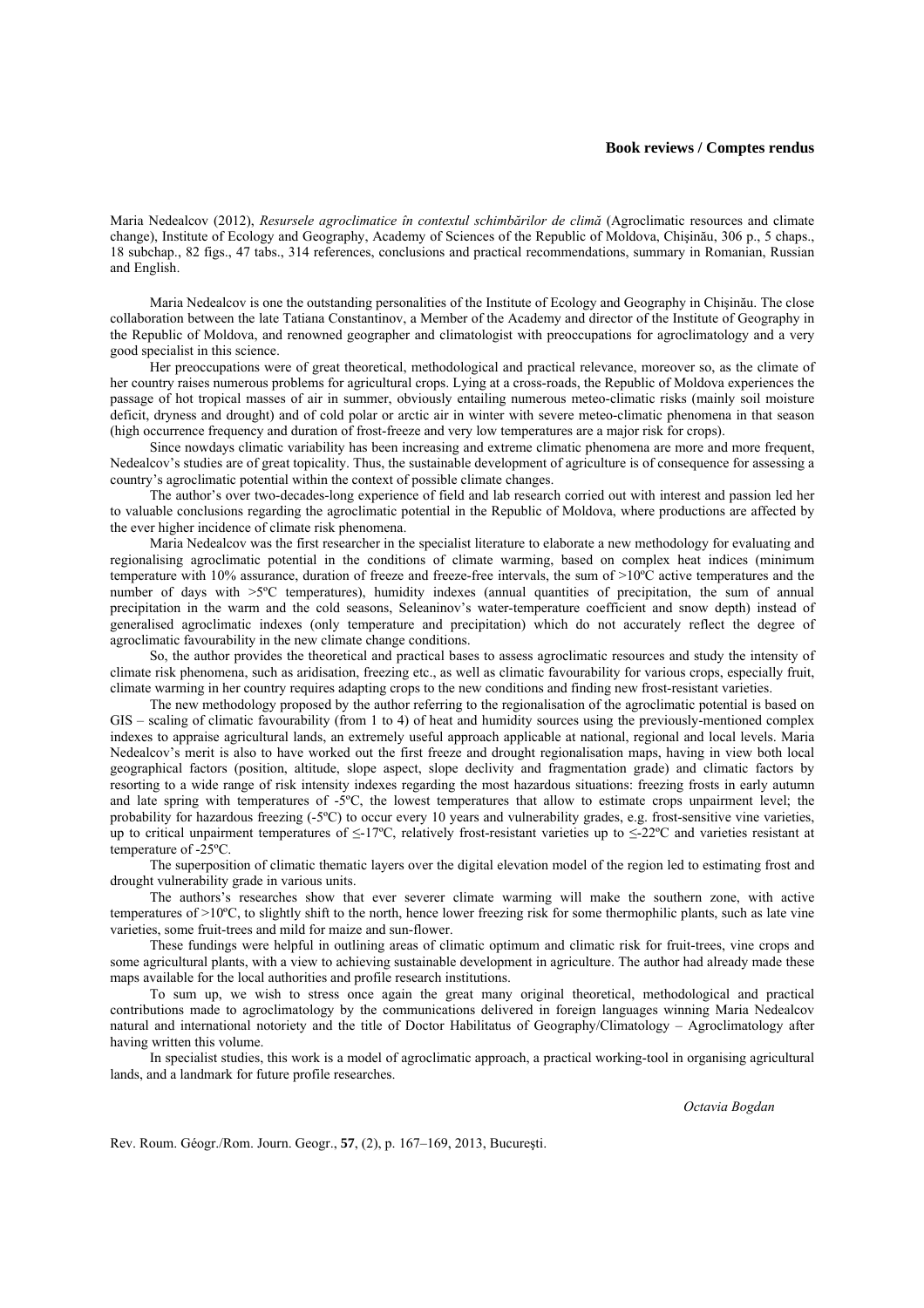Thede Kahl, Larisa Schippel (eds.), *Leben in der Wirtschaftskrise – Ein Dauerzustand?*, in the series Forum: Rumänien, 12, Frank & Timme, Berlin, Germany, 2011, 236p., ISBN 978-3-86596-395-6

Since 2003, every year in Vienna a meeting called *Forum: România* takes place, at the core of which lie debates on Romanian topics, humanist regional studies on Romania. This forum on Romanian research, also materialized in a series of publications called *Forum: Rumänien*, is meant to help in a better understanding of mentalities and cultures and in facilitating political relations.

The event of its 8<sup>th</sup> edition, in 2010, was devoted to the topic of the *crisis*. More precisely, the need was sensed of adding to the widely available economical analysis of the crisis other researches from the point of view of the human and cultural sciences.

This volume gathers a series of studies brought about by the 2010 edition of the *Forum: România* and undertaken by researchers in the fields of sociology, history, literature sciences, economical geography, law, political sciences and educational sciences. The book provides, therefore, a multidisciplinary view on the different effects of the economical crisis and the particularities of its manifestations in the Romanian environment.

Already in the introduction, the editors Thede Kahl and Larisa Schippel draw the attention to the very concept of *crisis,* which is defined, in the context of social transformations, as exceptional situations of social nature. Such a definition renders the use of the notion very difficult when referring to Romania where economical problems are long lasting ones. On the other hand, the crisis hit in 2008, i.e. in a moment when Romania had just been recording some progresses, which justifies an inquiry into the various effects of the crisis.

The contributions in this volume aim to investigate on the role of long-term and constant causes favoring the predisposition of a society to being affected by crisis, as well as on the effects of the new inclusion of Romania into international structures. At the question, if, besides the causes of the global and European economic crisis, there were also other, internal causes acting on the long-term and demonstrating their effects at present, three main categories of causes are distinguished by A. Sterbling in case of Romania: i) the deficiency in achieving democracy after 1990; ii) the profound moral crisis as an inheritance of the late Ceauşescu regime and iii) the institutional deformation as a consequence of particularistic orientation of actions and partial modernization. Investigated crisis manifestations range in time from the recent postcommunist period to the former communist period and even to older historical times. Aspects of the crisis in Romania are discussed in relation to: the role of Romanian intellectuals on the political thinking, the real estate transactions, the directions of cinema after 1989, the public space and urban life, education and universities, the evolution of the New Right in areas occupied by Hungarians, cultural institutions, the Constanta harbor etc.

The editors of this book have a large research experience in East-European studies. Thede Kahl studied geography, Byzantine studies and Slavistics in Münster, Köln and Hamburg and has done research in all the countries of East and South-East Europe. He currently works as Professor for South Slavic studies at the Friedrich-Schiller University of Jena. Larisa Schippel studied both in Berlin and Bucharest Romanian and Russian translational studies. At present she holds a Professor position at the Centre for Translation Studies of the University of Vienna teaching transcultural communication. The authors of the various papers are coming either from Romania or from Germany or Austria, but most of them have studied in both Romania and a German country. They have backgrounds in various domains of humanistic sciences, with a special focus on Romania, the Balkan region or Eastern Europe.

Most of the texts are published in German, representing either original versions or translations, but there are also some chapters available in Romanian or English, which make the book easily accessible for a wide range of readers.

## *Marta Jurchescu*

Ion Zăvoianu, Gheorghe Herişanu, Cornelia Marin, Nicolae Cruceru, Mihai Parichi, Florin Vartolomei (2011), *Relaţii cantitative între producţia de aluviuni în suspensie şi factorii de mediu/Quantitative relationships between suspended sediment yield and environmental factors*, Edit. Transversal, Bucureşti, 321 p., bilingual text Romanian-English, 3 chaps., 135 figs. and colour photos,13 tables, bibliography.

The present work, co-ordinated by Prof. I. Zăvoianu Ph.D; reflects the research activity of the Faculty of Geography Staff, "Spiru Haret" University, over the 2009-2011 period under PN II-IDEI Project 631/2008. The project, financed by  $CNCSIS-UEFISCDI<sup>1</sup>$  had in view the elaboration of Models of suspended sediment yield in terms of rock, soil and land use in representative basins.

The working methodology proceeds from hierarchising Horton-Strahler's classification of the network of stream segments by calculating their length and level differences between source and confluence. The data-rows thus obstained were

 $\overline{1}$ <sup>1</sup> National Council of Sicentific Research – Executive Agency for Higher Education, Research, Development and Innovation Funding